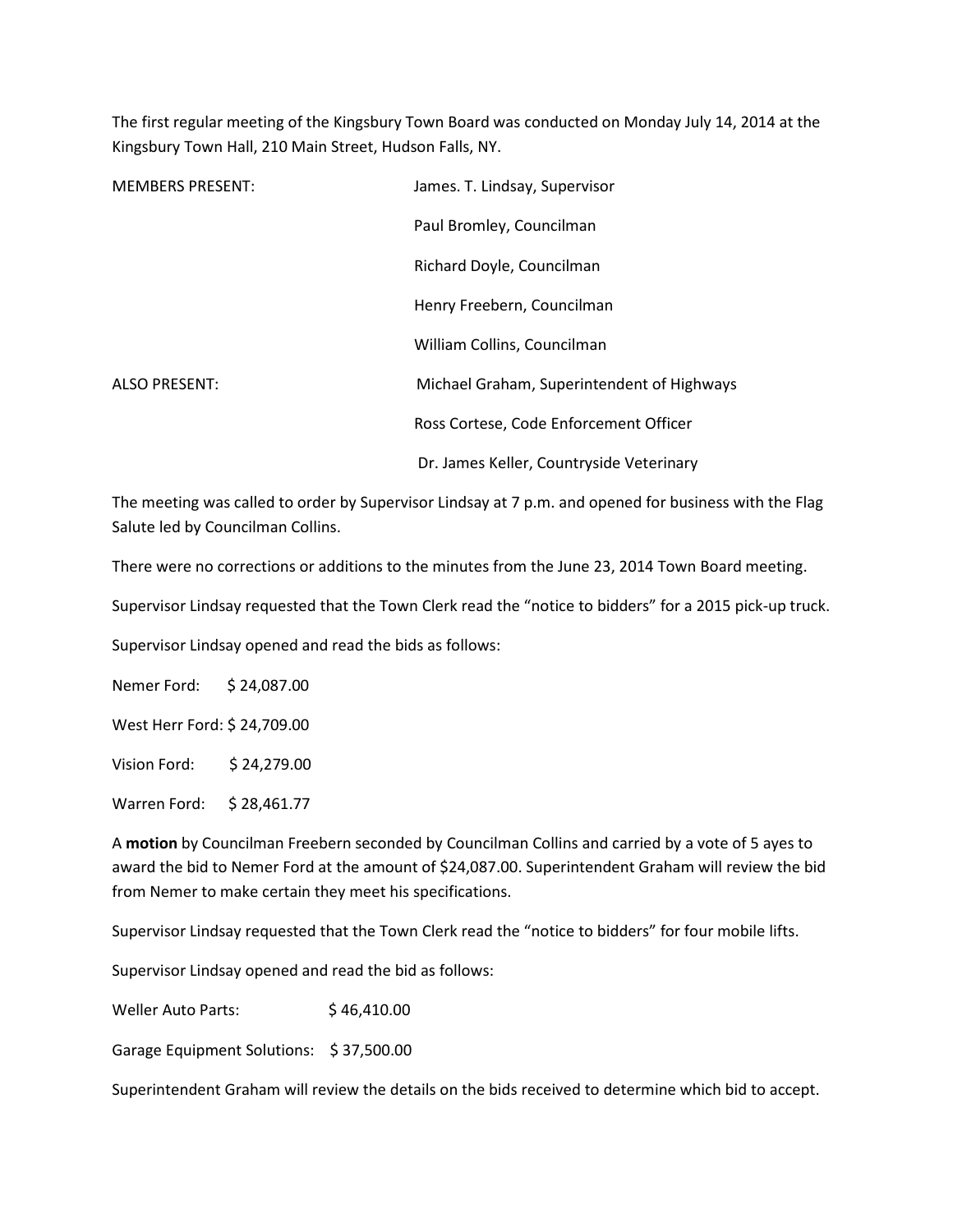The bid will be awarded at the next Town Board meeting on July 28, 2014.

Dr. James Keller of Countryside Veterinary Practice, P.C. was present at the Town Board meeting requesting authorization of the PILOT program for his project on Queensbury Avenue. Dr. Keller purchased the former SPCA building for \$165,000.00 about three years ago with the intention of turning it into a veterinary referral center. Reconstruction started about two months ago with an anticipated opening date of September 15, 2014. The facility will employ twenty to twenty-five people with the future potential of employing thirty people. A motion by Councilman Freebern seconded by Councilman Collins and carried by a vote of 5 ayes to authorize the PILOT program for Dr. Keller's project.

## SCHEDULE B

# PILOT PAYMENT SCHEDULE

During the term of this PILOT Agreement, the Company shall make payments equal to a percentage of the taxes which would have been due to the relevant taxing entities based on the total assessed value of the Land and the Facility, as follows:

- (a) One hundred percent (100%) of the taxes due on the land and existing structures and improvements;
- (b) 50% exemption on new construction for a period of five (5) years;  $25\%$ exemption for the next five (5) years; then payment of 100% of the taxes due beginning in year 11.

# *ABATEMENT SCHEDULE*

| Year #         | Tax Year               |         | Percentage of Abatement for New Facility |
|----------------|------------------------|---------|------------------------------------------|
|                | Town/<br><u>County</u> | School  |                                          |
| 1              | 2016                   | 2015/16 | 50\% abatement on new construction       |
| $\overline{2}$ | 2017                   | 2016/17 | 50% abatement on new construction        |
| 3              | 2018                   | 2017/18 | 50% abatement on new construction        |
| $\overline{4}$ | 2019                   | 2018/19 | 50% abatement on new construction        |
| 5              | 2020                   | 2019/20 | 50% abatement on new construction        |
| 6              | 2021                   | 2020/21 | 25% abatement on new construction        |
| 7              | 2022                   | 2021/22 | 25% abatement on new construction        |
| 8              | 2023                   | 2022/23 | 25\% abatement on new construction       |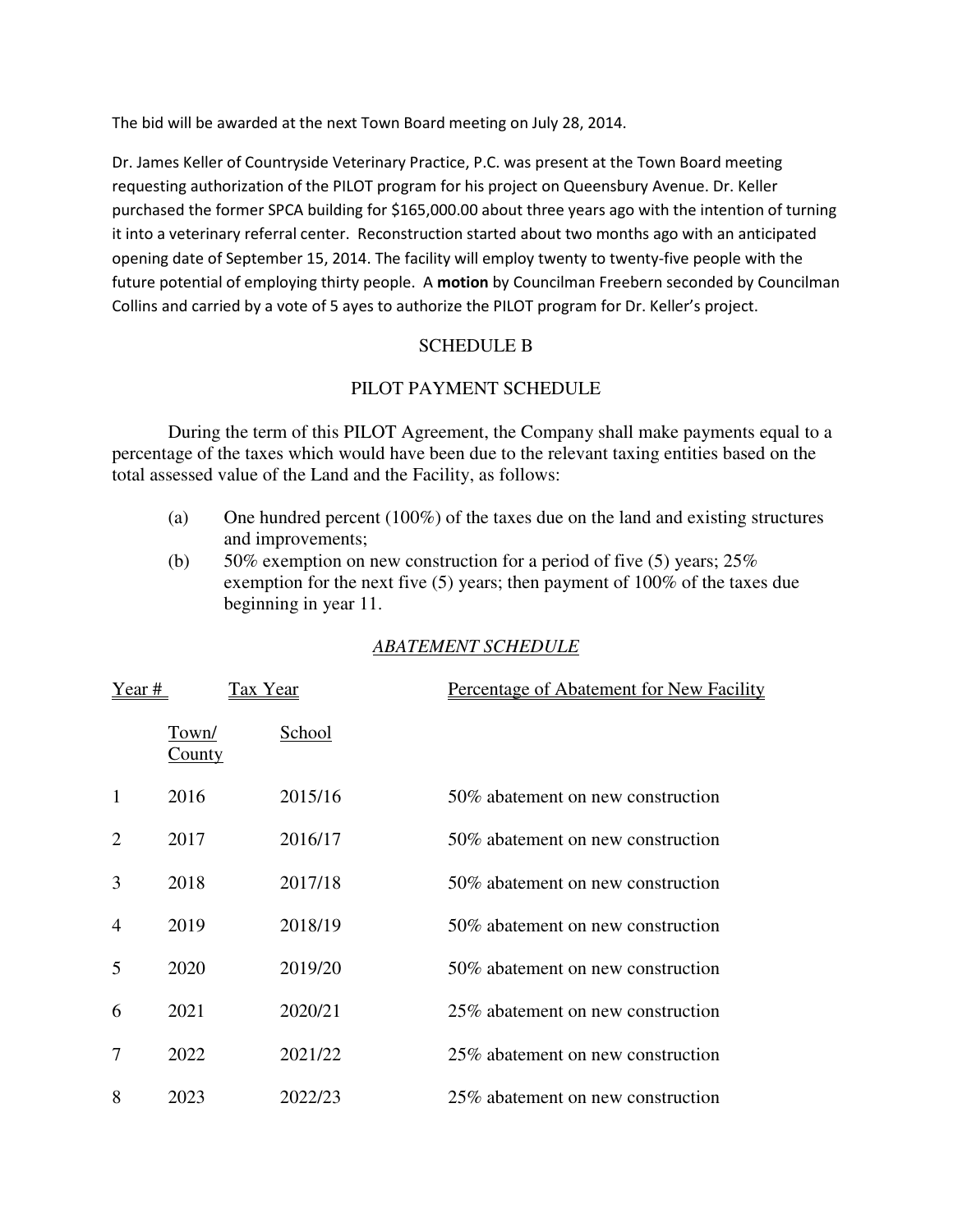| Q   | 2024 | 2023/24        | 25\% abatement on new construction |
|-----|------|----------------|------------------------------------|
| -10 | 2025 | 2024/25        | 25\% abatement on new construction |
| -11 | 2026 | $2025/26 &$ on | 0% abatement on new construction   |

Supervisor Lindsay reported on the status of Eastside Metals and Recycling Corp. The Town Board had issued a 60 day conditional license at a special meeting on July 1, 2014. There was a meeting with Ben Weitsman, LLC, their attorney and their environmental engineer, and Supervisor Lindsay and Code Enforcement Officer Ross Cortese. Weitsman will return on July 28, 2014 at the next Town Board meeting or before to apply for a license. Councilman Bromley requested a copy of the Phase II that is being conducted by Weitsman.

Dog Control Officer, Frank Diamond has post-poned his July 4, 2014 resignation until the Town Board interviews and hires a replacement. Supervisor Lindsay and Councilman Collins will interview Todd Humiston tomorrow at 6 p.m.

Supervisor Lindsay reported that we had a dog incident over the weekend. A dog got hit on Route 196 and the sheriff's department responded. The deputy transported the dog to the Moreau Animal Clinic where the dog was treated at a charge of \$96.00. Supervisor Lindsay contacted the owner; if the owner does not pay the bill the Town will be responsible for payment.

Supervisor Lindsay reported he received a letter from Lois Sullivan a member of the Kingsbury Cemetery Association, requesting payment for mowing of the Kingsbury Cemetery done by Dan Nims. The total requested was \$300.00 for 3 mowings at \$100 each. A discussion followed. The Town Board has never committed to taking over the cemetery. We must research the deed and find the owner of the cemetery; we cannot pay for mowing on private property.

A motion by Councilman Freebern seconded by Councilman Doyle and carried by a vote of 5 ayes to authorize budget transfer requests from Comptroller Mary Ordway as follows:

## TOWN BOARD MEETING: JULY 14, 2014

## **BUDGET TRANSFERS**

| TO: | FROM: CONTINGENT ACCT.<br><b>CENTRAL GARAGE</b> | 1.1990.4<br>1.5132.4 | 10,000.00<br>10,000.00 |
|-----|-------------------------------------------------|----------------------|------------------------|
|     | FROM: CONTINGENT ACCOUNT                        | 2.1990.4             | 1,000.00               |
|     | PARKS CONTR.                                    | 2.7110.4             | 1,000.00               |
| TO: | REGISTRAR VITAL ST. P.S.                        | 2.4020.4             | 2,000.00               |
|     |                                                 |                      |                        |
|     | FROM: ADMIN. CONTR.                             | 7.8310.4             | 250.00                 |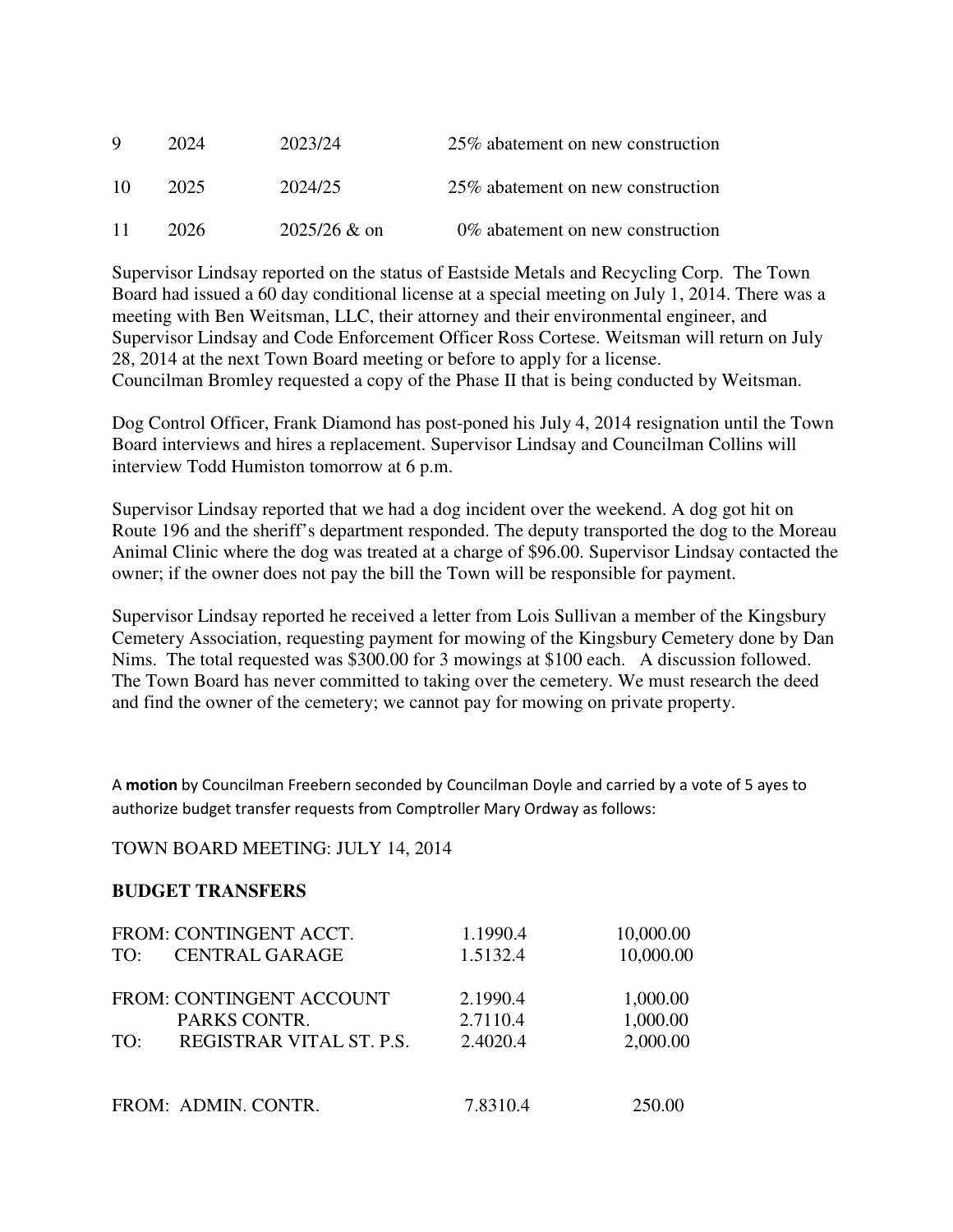#### **BUDGET AMENDMENT**

| REVENUE: APPROP. RESERVES              | 3.5110.0 | 133,000.00 |
|----------------------------------------|----------|------------|
| EXPENDITURE: MACHINERY EQUIP. 3.5130.2 |          | 133,000.00 |
| FOR PURCHASE OF NEW DUMP TRUCK         |          |            |

Superintendent of Highways, Michael Graham reported as follows:

 Fall is approaching quickly so they are working on the pad for his pile of sand and the salt shed at the Town Highway Garage

 Wednesday of next week he is scheduled to work with Lewis Crane to set the trench box for the chlorination project.

Graham spoke with G.A.Bove about rates for heating costs for the next season. It was decided the board would go out to bid one month before the current contract ends.

Munter re- installed ballast guards; the initial ones installed were too short. They will return to complete work on the outside walls.

Councilman Bromley stated that we could close the new highway garage project in August. He also mentioned that we have a full 1 year warranty on the building, which will be good until April 2015.

Councilman Doyle asked if there was any news on Earth, Waste & Metal, and the transfer station on Route 196. Supervisor Lindsay reported that we have not heard anything from them. Their best option to purchase the site would have been in the first two years, which has passed. Their exercise to purchase will expire after 5 years.

Councilman Bromley asked if anyone knew what the pipes were at the former Dix-Drive In property. It is possible that someone is conducting a Phase II on the property. The property is still owned by the Town, permission should be secured from the Town of Kingsbury before anything is done. Supervisor Lindsay will investigate.

Councilman Bromley asked about the fences in the Industrial Park at RWS. Supervisor Lindsay commented that they had been painted. Code Enforcement Cortese commented that a time frame had not been established for them to complete the work on the fences. Councilman Bromley commented it appeared they were getting ready to put blankets over the fence when he went by yesterday. Cortese had spoken with Attorney for the Town, Jeffrey Meyer, and decided if we did not hear from RWS they would cancel the Planning Board meeting scheduled for July 16, 2014.

Code Enforcement Officer Cortese discussed the water problem at Quarry Circle. Cortese, Lindsay, Graham, Bill Nikas and Bob Springer met at Quarry Circle. Bill Nikas did comment because he is going to